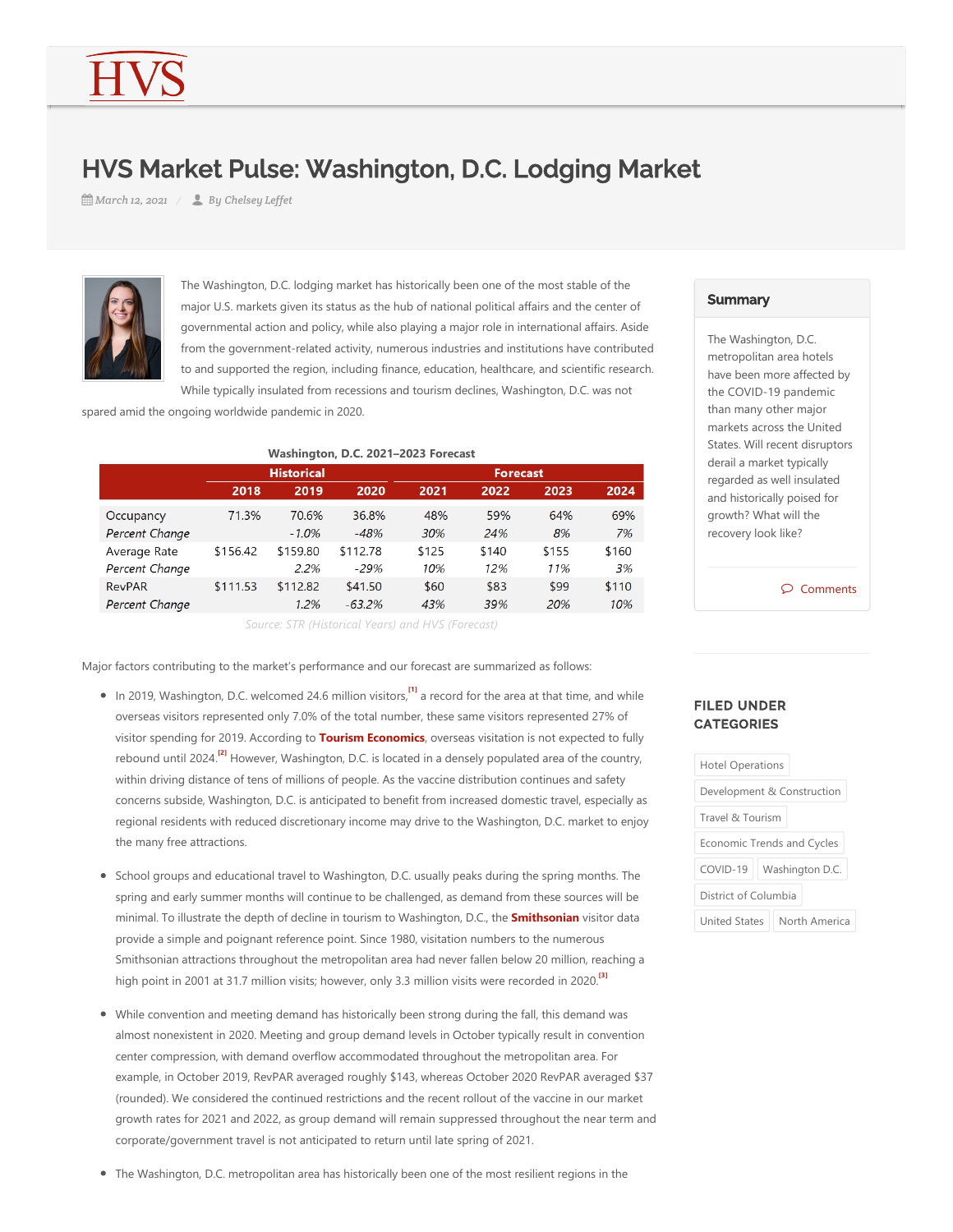nation, with economy‐propelled business and professional service sectors, as well as substantial economic stability provided by the federal government. During the worst of the Great Recession in 2009, RevPAR for the top 25 U.S. metropolitan markets declined 19%; however, the D.C. metro area experienced only an 8.6% decline. The stable demand and sound economy was not able to spare lodging performance during this pandemic. The following chart illustrates the RevPAR comparison in 2009 versus 2020 for a number of major metropolitan areas.



*Source: STR*

- Aside from the declines attributed to the effects of the pandemic, the opening of new hotels is expected to continue to constrain overall market-wide occupancy growth. Much of the new supply, including several conversion projects, especially within in the District, generally fall into the luxury or upper‐upscale chain scales that typically operate at higher ADRs; this should help to mitigate ADR declines and influence suburban market rates once compression resumes.
- Many proposed hotel projects throughout the market have been put on pause, and there have been some plans to convert existing hotel properties to multi-unit residential use, which would also benefit demand recovery and absorption rates while the new hotel supply enters the market.
- Hotel transactions in the metropolitan D.C. area have been limited; roughly 20 assets transacted in 2020, compared to the 50 hotel sales in 2019. Of the 20 hotels that sold in 2020, only seven occurred after March 2020. To narrow the reference point even further, only four of these sales did not have a buyer by the name of **JBG Smith** or **Amazon**. This suggests that although business travel is at a standstill and many people are still working from home, the area's development projects, such as Amazon's HQ2 plans, seem to be moving ahead.

The effects of recent protests and periods of civil unrest, such as the Black Lives Matter protests in 2020, the pro‐Trump protests, and the Capitol riot in early 2021, on future demand trends remain uncertain at this time; however, our experience suggests that investors will continue to perceive Washington, D.C. hotels as an attractive long‐term investment. Despite the impact of the COVID‐19 pandemic, the unique role that Washington, D.C. plays as the seat of national government, the growing private sector, the rollout of the vaccine, and the expected resurgence of convention and meeting business, as well as a rebound in corporate, leisure, and government travel, position this market well for a recovery.

For more information, contact **Chelsey Leffet**, Senior Vice President and leader of the **HVS Washington, D.C.** team, and/or **Anne R. Lloyd‐Jones**, MAI, CRE, Senior Managing Director and a Director of Consulting & Valuation at HVS.